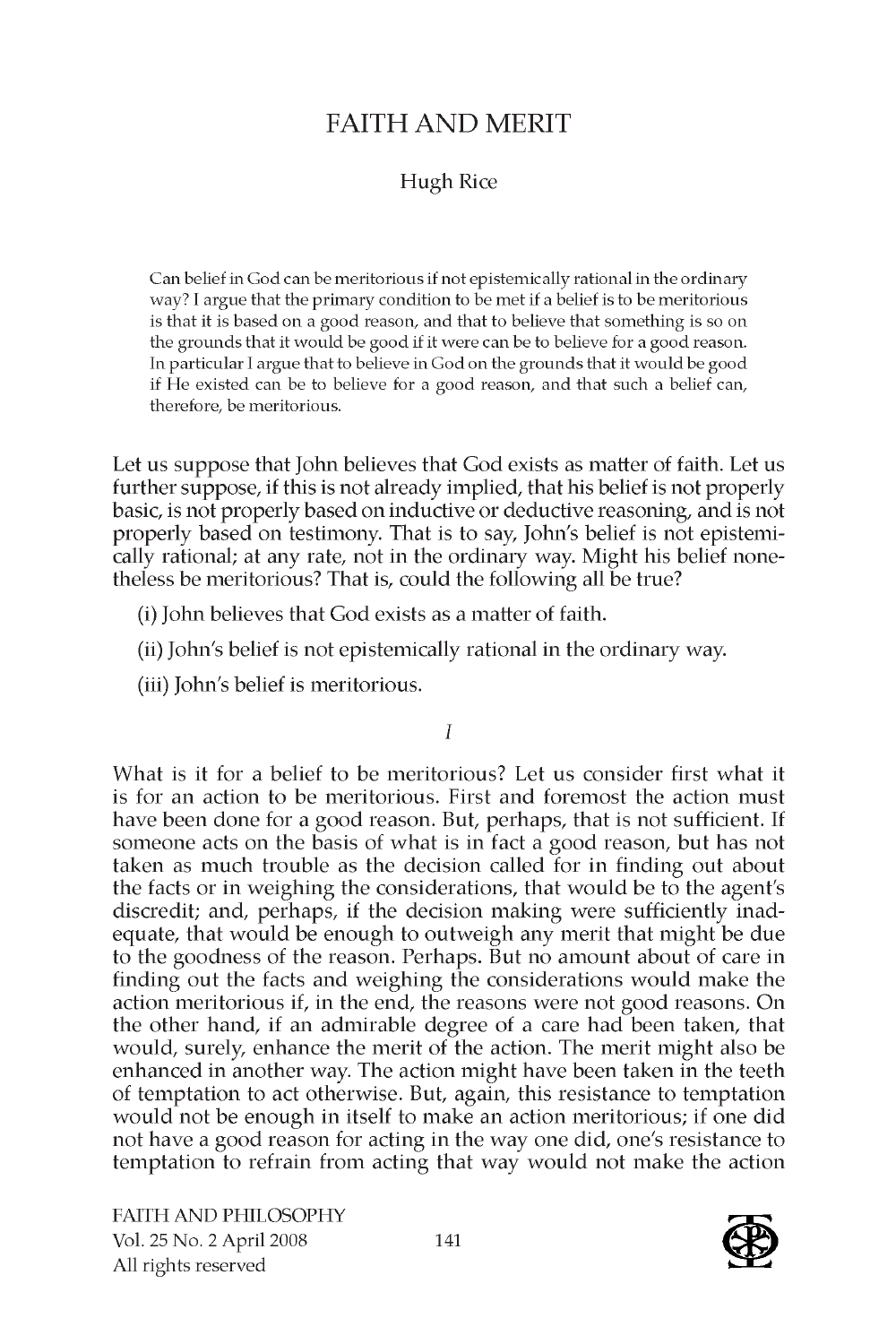meritorious. Would acting for a good reason after sufficient care in arriving at one's decision be enough to make the action meritorious? Perhaps not, if the decision were of no great moment; perhaps not, if there were no difficulty in arriving at one's decision and sticking to it. Or, perhaps, even then the action would be to some small degree meritorious, but less than it would have been if these features had been present. A decision on this issue will not turn out to be important. What seems certain is that, though there may be other necessary conditions, the primary condition that an action must fulfil, if it is to be meritorious, is that it should have been done for a good reason.

What, then, is it for a belief to be meritorious? Can we simply give the same answer? Can we say that first and foremost for a belief to be meritorious it must be held for a good reason?

As a preliminary we had better rebut a argument for saying that beliefs cannot be meritorious at all. The argument claims that for an action to be meritorious it must have been intentional; but beliefs are not intentional; the belief that p does not arise from the intention to form the belief that p. So beliefs cannot be meritorious. Now, I do not think that it is true that the belief that p can never arise from the intention to form the belief that p. But, whether it is true or not, this is a bad argument. Typically, no doubt, when an action is meritorious, it will have arisen from an intention. But in that case, if the action is meritorious, the intention will typically be meritorious; perhaps it always will be. But, of course, that does not mean that the intention must itself have arisen from an intention to form such an intention. So it cannot be a general truth that for something to be meritorious it must be intentional.1

Let us return to our question, then. Can we say that first and foremost for a belief to be meritorious it must be held for a good reason? Almost, but not quite. Firstly we should notice that in the case of a belief it is possible to distinguish between the reason, if any, one had for forming the belief in the first place, and the reason one has later for continuing to believe. So, if the meritoriousness of a belief at a certain time depends on one's reason, the relevant reason will be one's reason for believing at that time, which may or may not be one's original reason. Secondly we should notice that it seems that a belief, unlike an action, might be meritorious in the absence of a good reason; not that one's belief can be meritorious even if one's reason is not a good reason, but that it can be meritorious without being based on a reason at all, if it is a properly basic belief. Perhaps a properly basic belief will not *ipso facto* be a meritorious belief, but, if it is held in the teeth of temptation not to believe, if one resists, and properly resists, the blandishments of considerations in favour of abandoning it, and (let us add) it is a belief on an issue of some importance, then surely it would be meritorious. Since, however, our primary concern is whether John's belief is meritorious, and since we are supposing that his belief is not properly basic, we can safely ignore this way in a which a belief could be meritorious. Ignoring properly basic beliefs, then, it seems that it is at least a necessary condition for a belief to be meritorious that the reason (or reasons) on the basis of which it is held, should be good reasons. This is the primary condition that a belief (other than a basic belief) must fulfil, if it is to be meritorious. So, to decide whether John's belief could be meritorious we need first to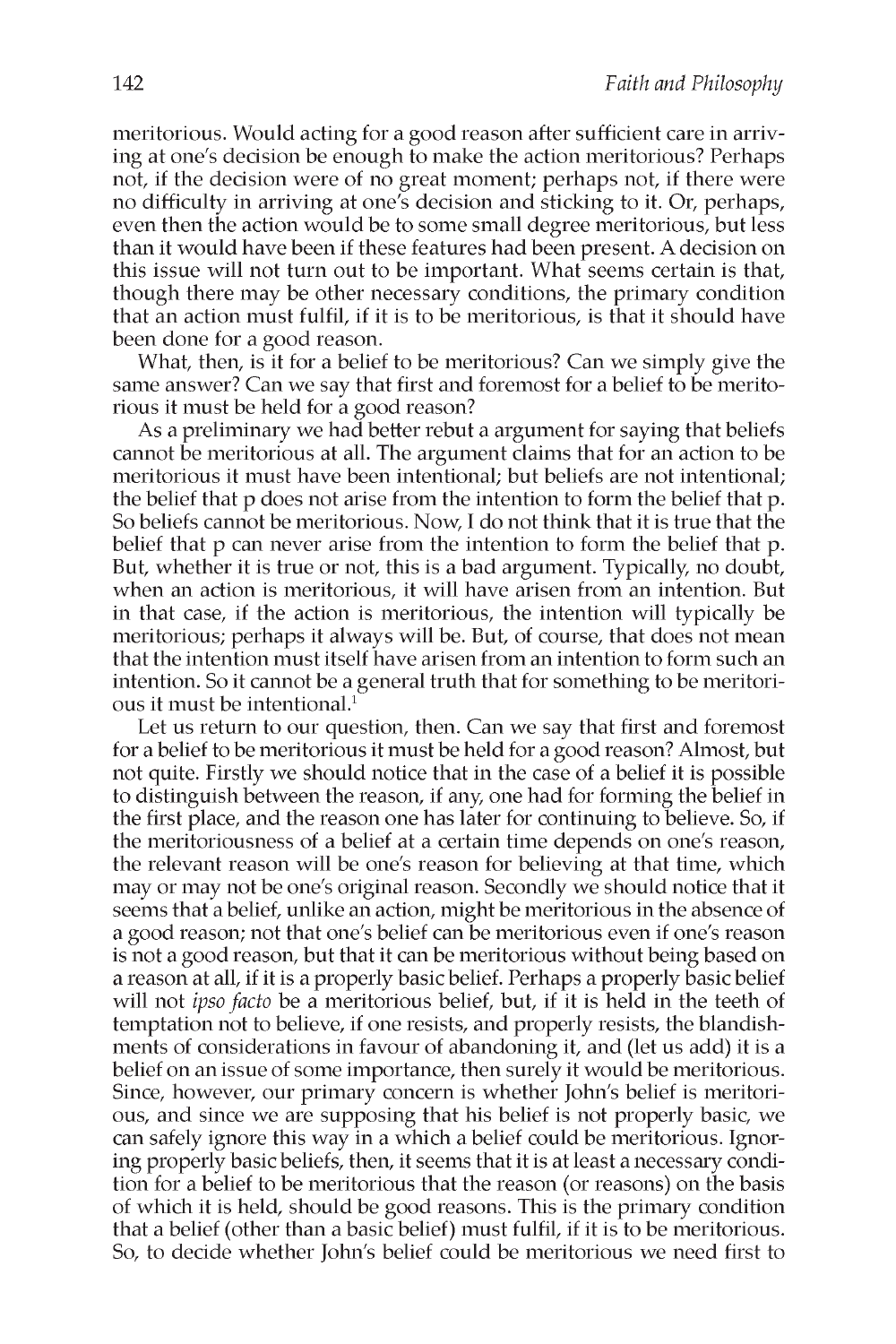ask whether a reason for holding a belief could be a good reason unless it was the sort of reason which would make the belief epistemically rational in the ordinary way.

*II*

Could someone have a good reason for believing something if the belief was not epistemically rational in the ordinary way, if the reason was not a good epistemic reason of the ordinary kind?

Consider James. James wants to believe something for a reason which has, in his estimation, no bearing on the truth of what he wants to believe. Because he wants to believe this, he takes steps to bring about the belief. And he succeeds. So he acquires a belief in somewhat the same way as Pascal envisages someone acquiring a belief in God who is impressed by the thought that to believe in God is a good bet. Now, there is no difficulty in supposing that his reasons for wanting to have this belief were good reasons. But was the belief which resulted meritorious? That surely depends on what in the end actually gave rise to the belief and why it continues, not on his reasons for bringing it about that he came to have the belief. His taking steps to acquire the belief may be meritorious, but this will not in itself make the belief meritorious; whether it is or not will depend on the reasons on which it is based when it is acquired. Indeed those reasons might be reasons which make the belief epistemically rational in the ordinary way; in which case James will be of no interest to us for the purposes of our present enquiry.

Consider Peter, then. Peter, like James, wants to believe something for a reason which has, in his estimation, no bearing on the truth of what he wants to believe. But, whereas James's desire to believe gave rise to his belief indirectly, let suppose that Peter's desire gives rise to his directly. Maybe this never happens; but surely it could. And if it did, might Peter's belief be meritorious? To answer that we need to know what sustains his belief after it has been acquired. If it is no longer his desire to believe, then however good his reason for wanting to believe, it will not make the belief once acquired meritorious, any more than Peter's desire in itself made his belief meritorious. So let us suppose that the belief is indeed sustained by his desire to believe. Then we need to consider whether he is aware of this. Again, if he is not, his reasons for wanting to believe, however good, will surely not make the belief meritorious. For surely his belief cannot be made meritorious for reasons of which he is unconscious. And, even if he is aware that he wants to believe, and is aware of why he wants to believe, that will not amount to his being aware of his reasons for believing unless he is aware that he believes what he does because of his desire to believe. So let us suppose that he is indeed aware of his reasons for believing. So his position would be this. He would believe that something was so, while at the same time being aware that his reasons for believing it had no bearing, in his estimation, on the truth of his belief. He would believe what he did in spite of being aware, if he was at all reflective, that it would be sheer luck if his belief happened to be true. Now, one might think that it was impossible to combine believing that something was so with the belief that it would be sheer luck if that belief were true.<sup>2</sup> But it would seem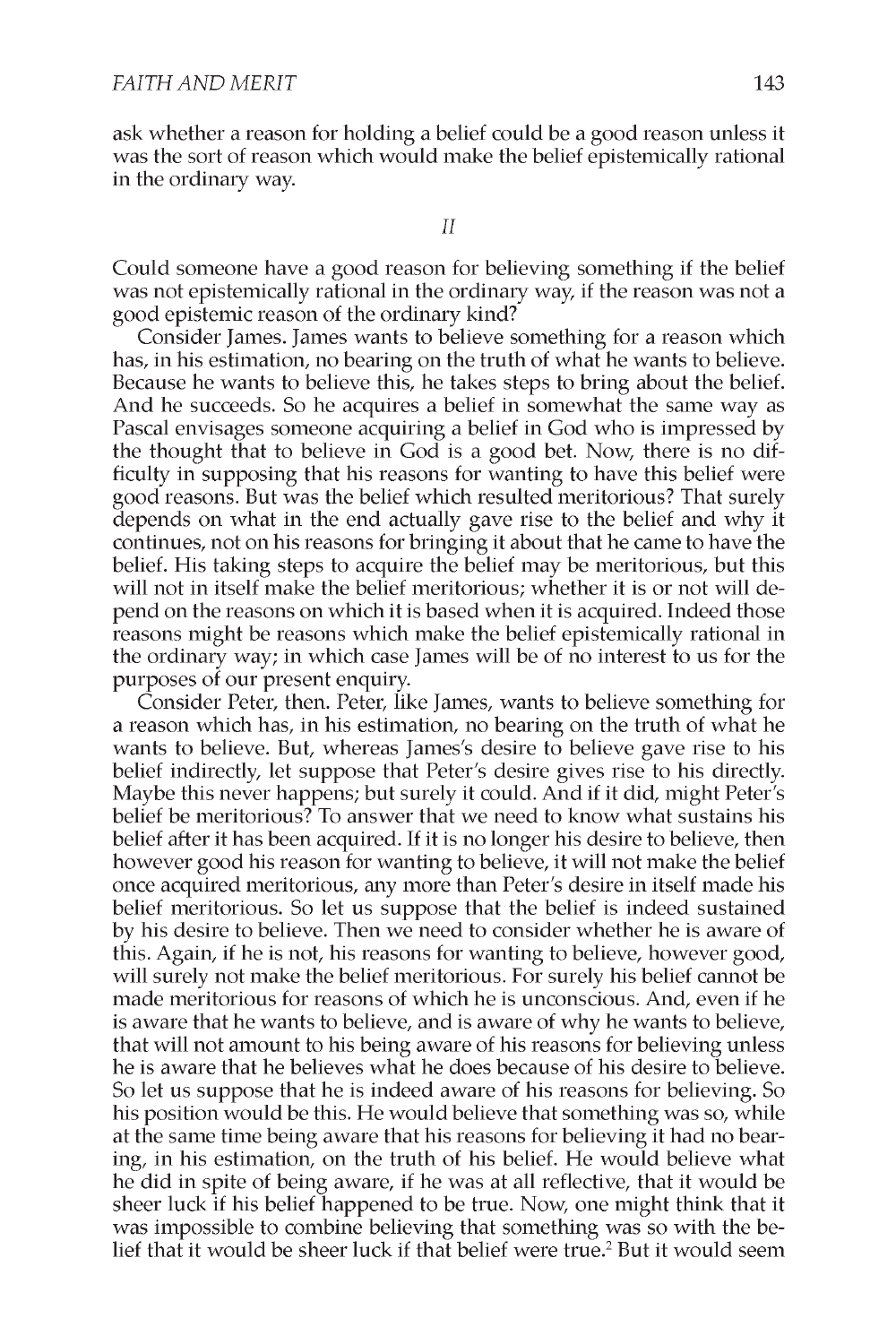that such a position is not so much impossible as precarious. The belief sustained by the desire would be constantly at risk of being undermined by the thought it would be unlikely to be true. Let us suppose, in any case, that the position would be precarious rather than impossible, and that Peter is in such a position. He continues to believe in spite of being aware that it would be sheer luck if his belief were true. Could this be a good thing? And, if so, could the belief be meritorious? Certainly to continue to believe would seem irrational—epistemically irrational, at any rate; but there is no reason to suppose that the value of such rationality is bound to trump all other values. So, perhaps it could be a good thing. But what if the belief in question is the belief that God exists? Surely, one might think, this is, or ought to be, a belief which is central to Peter's life. Could Peter be content with the idea that it is appropriate hold such a central belief in the teeth of the considerations of epistemic rationality? Perhaps he could. Perhaps he might even think that, valuable as epistemic rationality is in some respects, it can also be a temptation to deflect us from beliefs we ought to have. But even if Peter thinks this, and even if he is content with his state, could he be right? Maybe. But, rather than pursue this question, I want to consider a rather different sort of person.

Consider Mary. Mary forms the belief that something is so on the basis of the belief that *it would be good if it were so.* Unlike Peter she is influenced, not by the desirability of having the belief, but by the desirability of what she comes to believe. There is no doubt that *this* could happen. It is surely quite common. But could it be a good reason for believing something? Could a belief so based be meritorious? Hardly, one might think. Such beliefs are commonly condemned as arising from 'wishful thinking'. But before we subscribe to this condemnation it is worth noticing that there are voices on the other side.

First it is worth noticing that, even if it is common to dismiss some such beliefs as cases of wishful thinking, it is also quite common to regard optimism as an attractive disposition. Now, I don't mean the sort of disposition which means that one's emotions are more responsive to the positive features of a situation than to the negative features; I mean the sort of disposition which means that one's expectations are (sometimes) coloured by one's beliefs about what would be good. This attitude is, surely, regarded as admirable by some people, at any rate, even if is condemned by others. But it is also worth noticing something which is more directly relevant to our main concern, that there are those who have apparently approved of the basing of beliefs about God on the perceived goodness of what is believed. Here are three examples.

The first example is provided by Aquinas's account of faith, on Eleonore Stump's interpretation:

By themselves, the propositions of faith, together with whatever else is known or believed by the intellect, are not sufficient to move the intellect to assent to the propositions of faith. But the will is drawn to the great good presented in the propositions of faith, and it influences the intellect to assent.<sup>3</sup>

Another example is provided by Newman: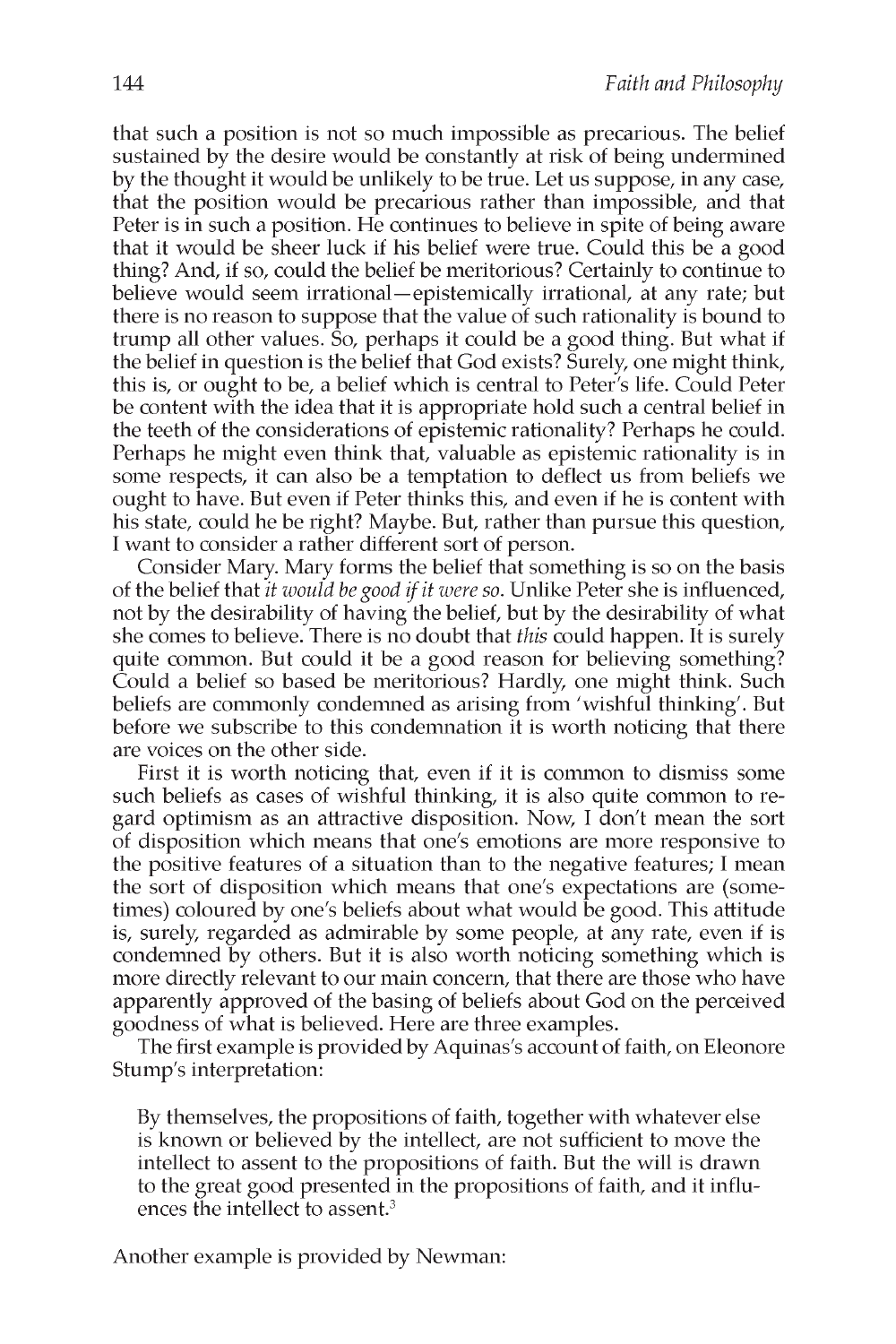The Word of Life is offered to a man; and, on its being offered, he has faith in it. Why? On these two grounds—the word of its human messenger, and the likelihood of the message. And why does he feel the message to be probable? Because he has a love for it, his love being strong, though the testimony is weak. He has a keen sense of the intrinsic excellence of the message, of its desirableness, of its likeness to what it seems to him Divine Goodness would vouchsafe did He vouchsafe any, of the need of a Revelation, and its probability.4

A third example is provided by the guide to the Sung Eucharist which was in use in Christ Church Cathedral, Oxford a few years ago. In the order of service to which it referred the creed immediately followed the gospel. After the gospel the guide says,

It is because we have heard the good news and because it is good news for us, that we can assent to the declaration of faith which follows.

But could these witnesses be right?.

Let us return to Mary. Before we can pass judgment on her, we need to know more about her practice.<sup>5</sup> Let us suppose that the thought that it would be good if p were true sometimes operates for her as a reason for believing that p, in the absence of normal evidence which by itself would have been a sufficient reason for her to believe this. The thought that it would be good that p leads her sometimes to believe that p. So, she forms beliefs *as if* she thought that its being good if p was sometimes evidence in itself that p, as if it counted in favour of p's being true, as if it supported the conclusion that p. I say 'as if' because she may not have any opinion on the question of whether its being good if p is evidence that p. I mean merely to indicate that she treats its being good if p as a reason in itself for believing that p in the same direct way as she treats the sort of thing she does regard as evidence that p. The very thought that it would be good if p weighs with her. Later we shall need to return to the question of whether she would, at least on reflection, say that its being good if p was evidence in favour of p's being true, or was not. But meanwhile it is important to say a little about the circumstances in which the thought that it would be good would weigh with her enough to lead her to believe that p.

Now, there is no need to think that Mary must be so foolish as to treat its being good if p as being a sufficient reason for believing that p, in spite of any other considerations. So, let us suppose that she treats its being good if p merely as if it were *prima facie* evidence that p. In particular let us suppose that she would not, of course, treat its being good if p as a sufficient reason for believing that p if she also thought that it would be equally good (or better) if q instead. And let us suppose that she would not treat its being good as sufficient reason for believing that p if she thought that other considerations—evidence of the normal sort—provided strong reasons for not believing that p. How strong? Well, let us suppose that she would not believe that p if she thought that the other considerations taken on their own made it more likely than not that not-p. So, in so far as she believes that p on the basis that it would be good if p, she does not do so in outright defiance of evidence against p.6 We are supposing, of course, that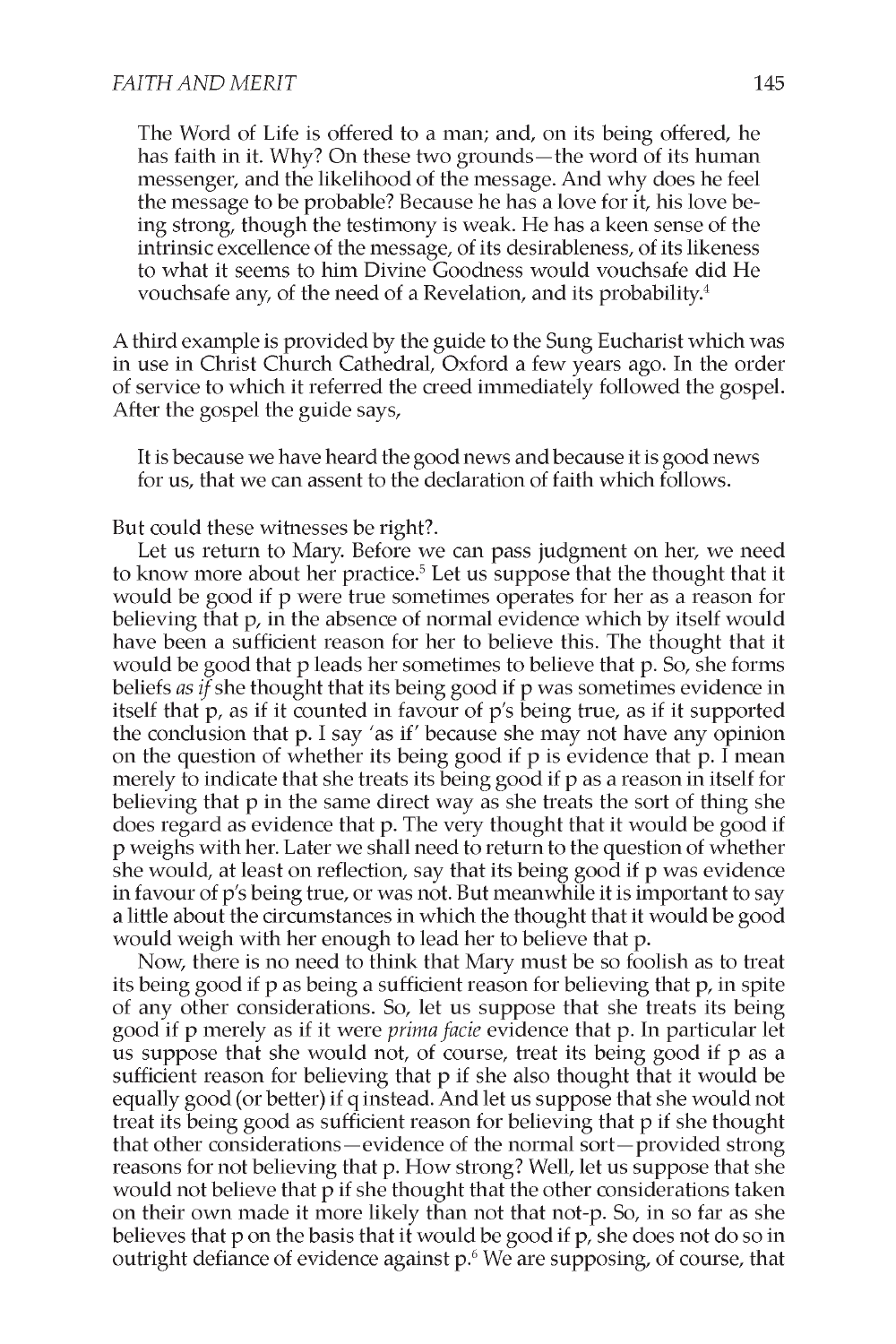the thought that it would be good if p is enough in some circumstances to lead her to belief that p when the other considerations did not make it more likely than not that p, or, at any rate, do no make it likely enough to lead her to believe that p.

Now let us first ask if Mary, in following this practice, is liable, like Peter, to find herself in a position where her beliefs are precarious; where it is difficult, if not impossible, for her to be content with her believing what she does—at least if she is reflective and clearheaded. She forms, let us say, some particular belief that q, on the basis of her belief that it would be good if q were true. So, let us suppose, she does not think that the other considerations make it more likely than not that not-q; and let us also suppose that she does not have independent reasons for believing in a strong enough correlation in cases such as this between what would be good and the way things are to justify an *inductive* inference that q on the grounds that it would be good if q. Then, is it to be expected that, if she reflects on her belief, she will think that it would be sheer luck if it were true? Surely not immediately. She is not in the same position as Peter, who formed his belief for reasons which he took to have no bearing on the truth. Nonetheless, she might wonder about the reliability of her practice. Has she reasons for thinking that this way of forming beliefs is at least moderately reliable? Or has she, on the contrary, reasons for thinking that it is quite unreliable? Well, she might have reasons of an inductive sort for thinking that it was unreliable, at least in cases like *this*. And in that case she might well abandon her belief that q; somewhat as one might abandon a belief based on inductive reasoning if one had good reasons (inductive reasons, no doubt) for thinking that *that* way of arriving at beliefs was unreliable in *that* sort of case; and somewhat as one might abandon a basic belief if one had good reasons for thinking that *that* way of arriving at a belief was unreliable in *that* sort of case. But what if, as far as she *knows,* beliefs formed in this way in this sort of case were right more often than not, at least when the other beliefs involved were correct—the belief that this would be good, the beliefs about other relevant evidence, and so on? Can she be content? Well, if she is sufficiently reflective, this may not be quite enough. She may have no evidence that her practice is unreliable, but has she any reason to think that it is reliable? Could she have such a reason? There are two possibilities: the first is that she has a reason for believing this which itself relies on the practice whose reliability is in question: the basing of the belief that p on the belief that it would be good that p; the second is that she has an independent reason for believing this, a reason which does not rely on this practice. Now, it may be doubted whether a reason of the second sort would be available. For we are supposing that she does not have an independent reason for believing in a strong correlation in cases of this sort between what would be good and the way things are; so, to have a reason of the second sort would mean having an independent reason for believing in a strong correlation between *her believing that p on the grounds that it would be good if p* and p's being the case, without having such a reason for believing in a strong correlation between *its being good if p* and p's being the case. Maybe this would not be impossible, but we need not pursue this, if a reason of the first sort is available. And such a reason may indeed be available.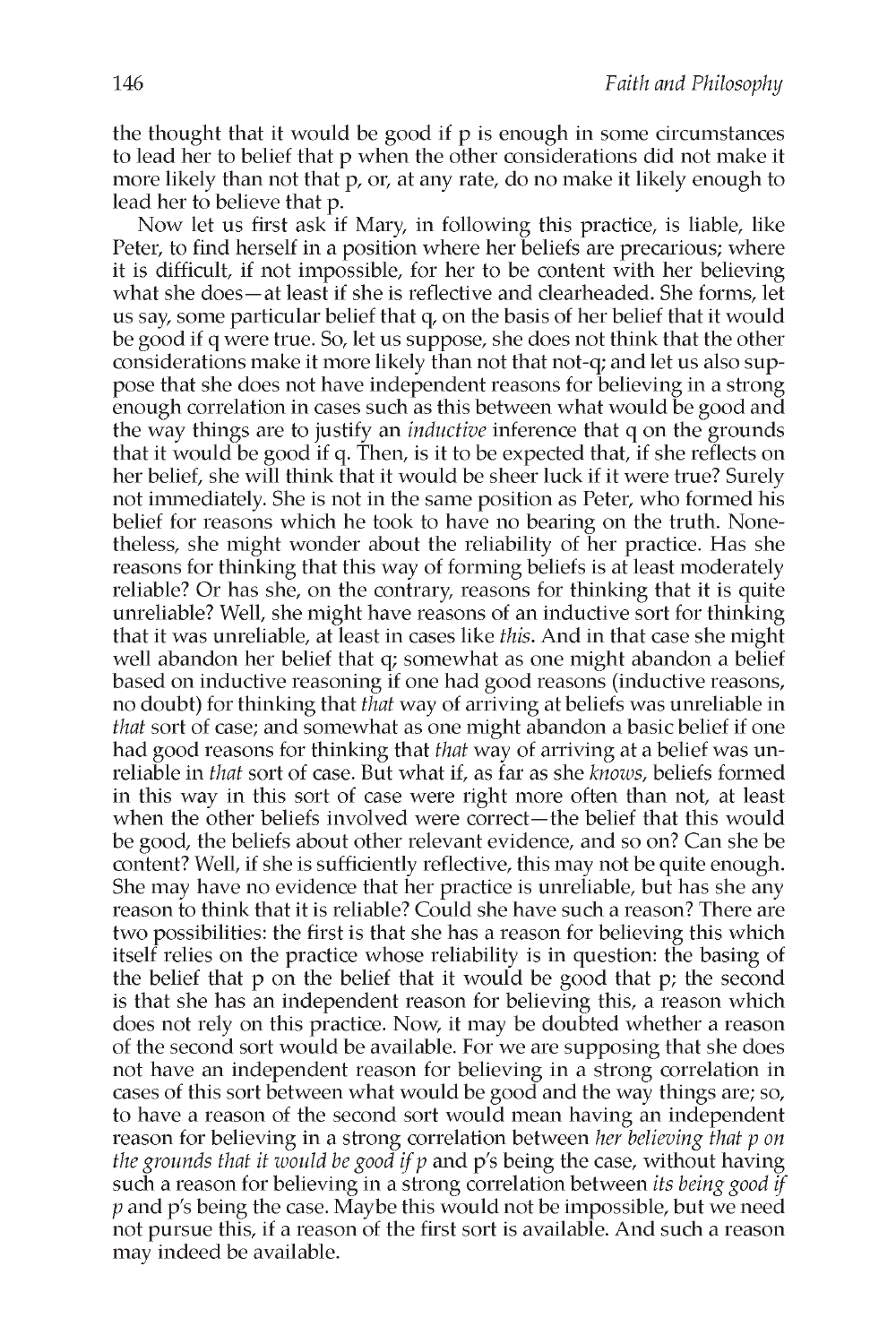Let us suppose that Mary believes in the existence of a benevolent creator God. Let us further suppose that she believes this because she believes that it would be good if there were such a God, and does not think that it would be equally good (or better) if there were no such God, and does not think that other considerations make it more likely than not that there is no such God. Now, if we suppose for the moment that Mary is not worried about *this* belief, it is easy to see that she could have reasons to believe in the reliability of her practice of believing that things are so on the basis that it would be good if they were so. In the first place she may reasonably think that, if the world owes its existence to a benevolent creator God, then, at least in many important respects, the world is as it is because it is good that it should be so, because of God's creative action; other things being equal, there is likely to be a strong correlation between its being good if p and p's being the case. Of course, it is important that other things should be equal. She may well suppose that there will be no such correlation in some cases—if malevolent or incompetent human beings have had a hand, for instance. And she will, no doubt, bear in mind that there are many ways in which a world created by a benevolent God might be, many different ways in which it might be good. But she will bear that sort of thing in mind when she comes to believe that p on the basis that it would be good that p. So she will not believe that  $p$  on the basis that it would be good if p, if she thinks, for instance, that malevolent or incompetent human beings may affect the issue; and (as we are supposing) she will not believe that p on the basis that it would be good that p if she thinks that there are equally good or better alternatives. And given that she has this reason for thinking that there is a strong correlation between its being good if p and p's being the case, she will have a reason to believe in the reliability of her practice of believing things on the basis that it would be good if they were so.

But she will also have a reason of a rather different sort for believing in the reliability of her practice; and, as well shall see, it is important that this should be so. Her first reason for thinking that her beliefs that p, q, r, etc are likely to be true is that she thinks that it is likely that p, q, r, etc. But she also has another reason for thinking that these beliefs are likely to true, that this way of arriving at them is reliable. The reason is that, if there is a benevolent creator God, her natural ways of forming beliefs can be explained in part in terms of the action of such a God; so it is likely that they are at least somewhat reliable; and, given that she has no reason to suppose that the practice is question is not a natural one, it is likely that it too would be somewhat reliable. It might have been a different matter if this way of forming beliefs clashed with other apparently natural ways of reasoning; but it does not; she does not believe things on the basis that it would be good if things were so, if other reasons make if more likely than not that things are otherwise. In short Mary, like Descartes, can appeal to the idea that God is not a deceiver. So here is a second reason for believing in the reliability of her practice. But her having these reasons depends, of course, on her belief in the existence of a benevolent creator God. So, can Mary be content with *this* belief?

Can Mary be content with believing in the existence of a benevolent creator God because she believes that it would be good if there were such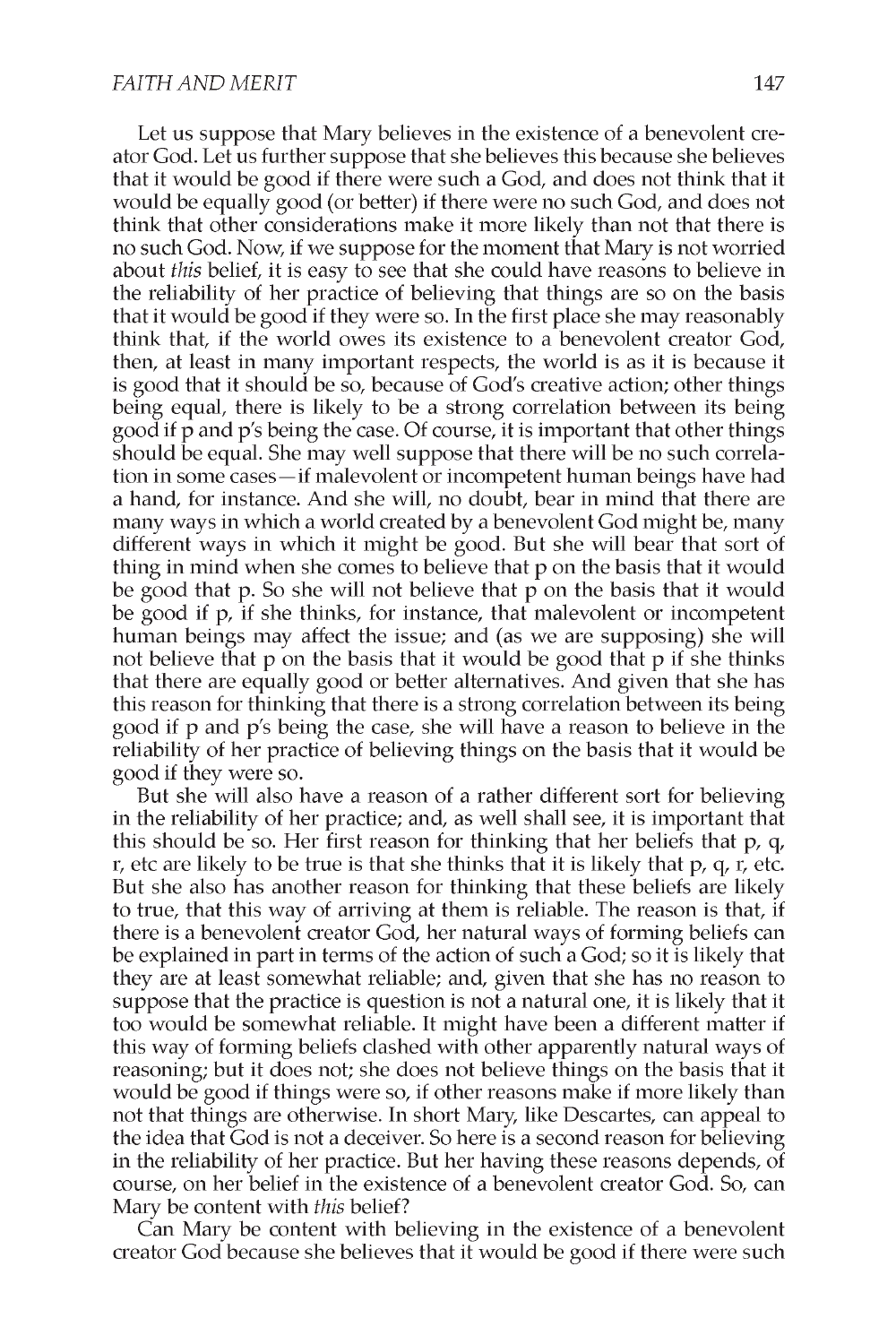a God? What if she asks herself whether *this* belief has been reliably arrived at? Then her answer, if she has one, will surely have to appeal to this very belief. Now this belief provided her with two reasons for believing in the reliability of her practice in the case of other beliefs. The first was that, if there is such a God, things may be expected to be so *because* it is good that they should be so, because of God's creative action. But she can hardly think that God exists *because* of His creative action. However her belief in God's existence can still provide her with a reason of the second sort. Her belief has been arrived at by a natural way of forming beliefs, and, given her belief in the existence of a benevolent creator God, she has a reason to believe that this way of forming beliefs is somewhat reliable in general, and no reason to think that in *this* case it is unreliable. So she can be content.

I said that it was important that Mary's belief in God provided her with the second sort of reason for believing in the reliability of this way of forming beliefs. One reason why this is so is that, in the absence of it, it seems that she would not have a reason for thinking that her belief in God has been reliably arrived at. But that is not the whole story. For let us suppose that Mary *does* think that it is *because* it is good that there should be a benevolent creator God that such a God exists.7 And let us suppose that she thinks that *this* is true because she thinks that it is good that it should be so. But let us suppose that she does *not* think that the existence of such a God provides her with the second sort of reason for believing in the reliability of her practice. Then, if she reflects on it, her confidence in her practice is in danger of evaporating. As long as she appealed to the goodness of God to explain, in part, her possession of this way of forming beliefs, she was able to provide some explanation of how it should have come about that she possessed in this a reliable way of forming beliefs. But, if she does not appeal to this explanation, she must wonder what explanation there might be. Was it just by *chance* that she came to have this way of forming beliefs? Was it as a result of processes which operated quite independently of the truth of beliefs so formed? If it was, then, even if the beliefs so formed constitute a coherent set, and even if one of them in particular testifies to the likely truth of the others, it will still be a matter of chance if this set of beliefs corresponds to reality. If there is nothing in the aetiology of her possession of this practice which could explain how it came to be aligned with the truth, it must be sheer luck if it is so aligned. If that is what she thinks then her beliefs will indeed be precarious. So, that her belief in God provides her with a reason of the second sort for believing in the reliability of her practice is important, not only in providing her with a reason for thinking that her belief in God has been reliably arrived at, but in underpinning her confidence in the reliability of the practice in general.

In Mary, then, we have someone who believes some things on the basis that it would be good if they were so; and yet, I have suggested, she may be reflective and clearheaded without its seeming to her that it would be sheer luck if such beliefs of hers happened to be true, without such beliefs being precarious.

But, even if Mary's beliefs need not be precarious, are her reasons *good* reasons? I shall consider two reasons for saying that they are not, but I shall argue that they are not compelling reasons.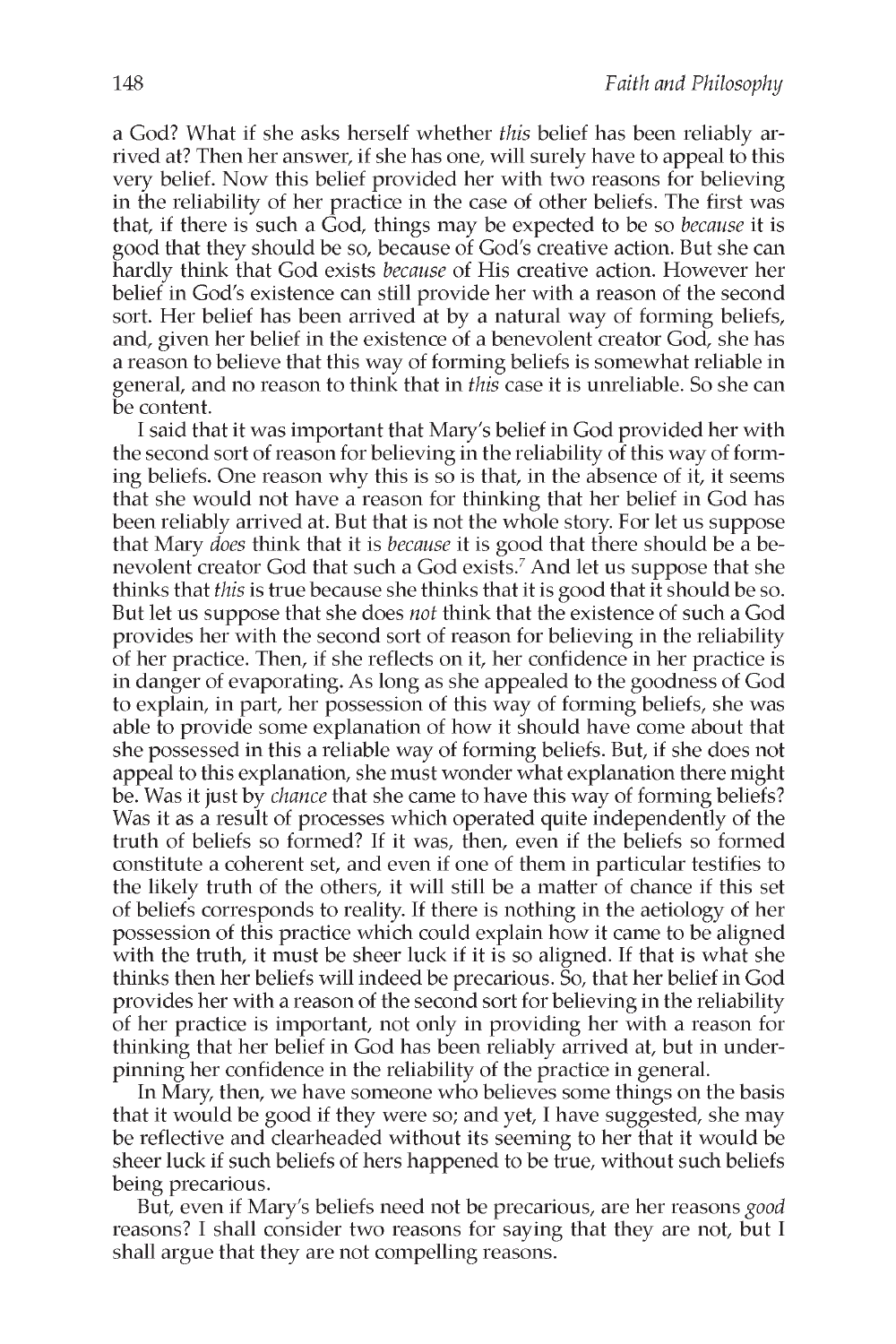The first reason claims that Mary's reasons are not good reasons because its being good if p does not in itself *support* the conclusion that p, is not in itself *evidence* for it.

Now I left it open whether Mary thinks that the fact that it would be good if p is evidence in itself that p. But let us concede that *if* Mary thinks this, and it is only because she thinks this that she believes that p, and if the fact that it would be good if p is not evidence that p, then Mary's reasons are not good reasons. So *is* it evidence? Now, I find this a difficult question to answer, but fortunately I do not think that it is essential to know what the answer is. The reason I find it difficult to answer is that it seems to me that one might think that for it to be the case that q is in itself evidence for p *just is* for it to be the case that believing that q would constitute in itself a good reason for believing that p. On the other hand one might think that, though q's being evidence in itself that p entails that believing that q would constitute in itself a good reason for believing that p, it is not one and the same thing; in which case it would be possible in principle for believing that q to constitute a good reason in itself for believing that p without its being the case that q was evidence in itself that p. Now, it is agreed by all parties, including Mary, that the fact that it would be good if p does not provide evidence of the normal sort for p. What Mary presumably will hold, at least on reflection, is that the fact that it would be good if p constitutes a good reason in itself for believing that p. But she, at any rate, has no need to take a view on the difficult question of whether that is enough to make the fact that it would be good if p evidence that p; and, even if she does take the view that it is, there is no need to suppose that her believing that p on the basis that it would be good that p is dependent on her believing that the fact that it would be good if p constitutes evidence. But, even if Mary does not need to take a view, must we? I think not. No doubt, if we do think that the fact that it would be good if p constitutes evidence in itself that p, we will have no difficulty accepting that Mary has good reasons for her beliefs (in so far, at any rate, as she has good reasons for the beliefs on which they are based). But, even if we do not, we may still think that Mary's reasons are good, because we may think that for believing that q to constitute a good reason for believing that q it is not necessary for q to be evidence that p. The first reason may, then, be assessed like this. If for it to be the case that q is in itself evidence for p just is for it to be the case that believing that q would constitute in itself a good reason for believing that p, the first reason simply doesn't provide a *reason* for denying that Mary's reasons are good reasons; it amounts to no more than the claim that they aren't because they aren't. If, on the other hand, though q's being evidence in itself that p entails that believing that q would constitute in itself a good reason for believing that p, it is not one and the same thing, the reason is not a sufficient reason for denying that Mary's reason's are good reasons, because it remains open that they are good reasons even though they do not in themselves constitute evidence for what she believes. That is my response to the first reason.

The second reason claims that, even if Mary's beliefs are not in fact precarious, they *should* be. And they should be because her confidence in the reliability of her practice is worthless, because it depends on her belief in a benevolent creator God, and that belief itself relies on the practice whose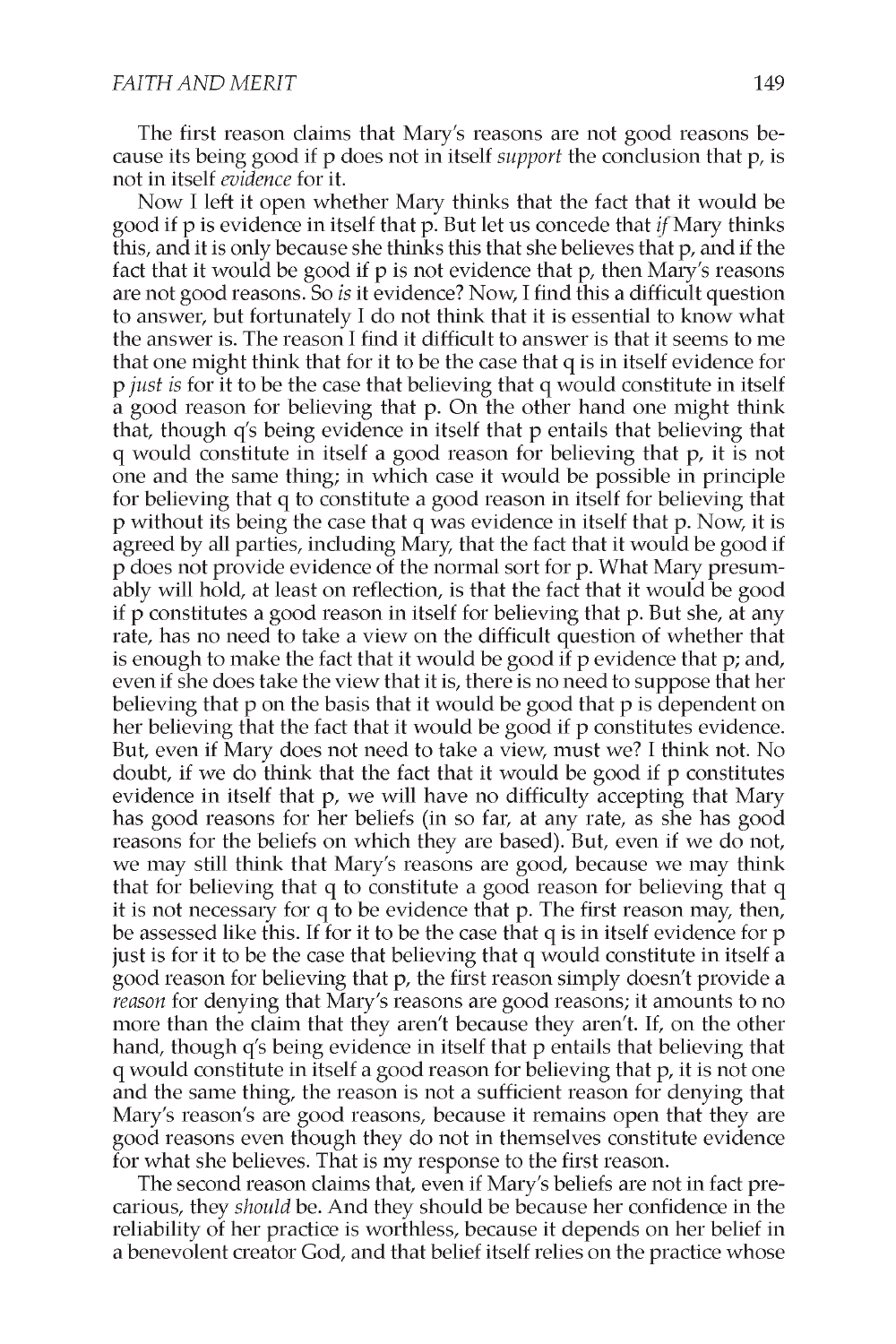reliability is in question. For this reason, it is claimed, Mary's reasons are not good reasons.

Now it is clear enough what the initial answer to this objection might be. It might go as follows. Of course one cannot in general expect to have reasons for supposing that one's ways of arriving at beliefs are reliable if one is not permitted to rely on the very ways of arriving at beliefs in question. One must distinguish between trying to establish the right to occupy a position not yet held, and defending, as Mary is, the right to continue to occupy a position already held. In the former case, to make use of the position would indeed be objectionable; but in the latter it is perfectly permissible, and, in general, inevitable.<sup>8</sup>

But is this initial answer enough to answer the objection to what Mary is doing? Perhaps it is not. In the case of *a posteriori* basic beliefs it seems right to treat beliefs as innocent until proved guilty. More specifically, it seems right to regard such a belief as reasonable unless the believer has a good reason to think that it has been unreliably arrived at. One must, of course, have *some* such beliefs before having any reason to suppose that any of them have been reliably arrived at. And, that being the case, it seems right to suppose that the reasonableness of these first beliefs does not need to wait for the belief that they have been reliably arrived at. But, even if it did, the reasonableness would depend on the existence of beliefs with no better claim to reasonableness. Either way such beliefs do not require support from other beliefs from outside the circle in order to be reasonable. And, because that is so, it is perfectly proper to rely on such beliefs as providing reasons for thinking that beliefs arrived at in this way are reliably arrived at. However, the beliefs of Mary's whose reasonableness is in question are not basic beliefs. They arise from other beliefs. Now, if it were merely a matter of Mary's beliefs being *caused* by other beliefs, it is not obvious why they should differ from basic beliefs as far a reasonableness goes. Basic beliefs too have causes, and in many cases the believer may be aware of their causes. But, if Mary's belief that p on the basis of her belief that it would be good if p is to count as meritorious for that reason, it is not enough that her believing that it would be good if p is merely the reason she believes that p, is the *cause* of her believing that p; it is necessary that its being good if p is *her* reason for believing that p. So we need to need to compare what Mary does in order to be confident that her practice is reliable with what would be permissible in ordinary cases of inference.

Consider inductive reasoning. It seems that it is reasonable to rely on inductive reasoning in order to convince oneself that inductive reasoning is reliable. It may be less easy than one might suppose to come up with such reasons, but, if there are any, they would not be made worthless simply because they were inductive reasons. Indeed, the very fact that one is not guaranteed to be successful in looking for reasons for supposing that a mode of reasoning is reliable, even if one does rely on that mode of reasoning in one's search, strongly suggests that, if one *is* successful, the success is not worthless. But, arguably, what is permissible in the case of inductive reasoning would not be permissible in the case of any old mode of reasoning someone might employ. For modes of reasoning, one might think, unlike ways of arriving at basic beliefs, are not innocent until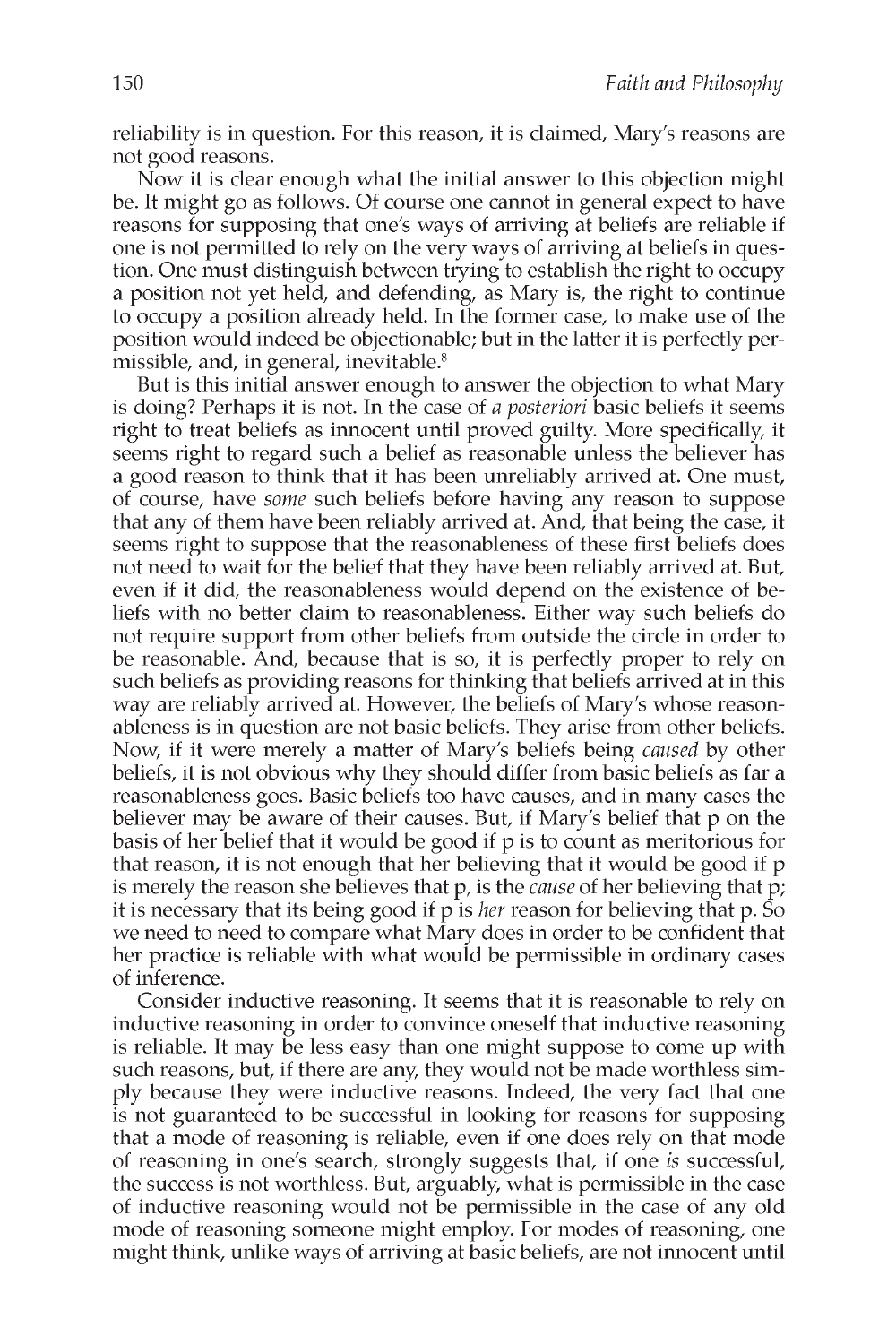proved guilty. If one were prone to conclude that the next A will be B on the grounds that most A's in the past have not been B, that would be a poor mode of reasoning. And it would not cease to be a poor mode of reasoning even if one were to convince oneself that it was a reliable way of reasoning on the grounds of its poor track record to date. So, what makes reliance on inductive reasoning permissible in concluding that inductive reasoning is reliable? One answer might be that it is the fact that inductive reasoning is *actually* reliable. But this is surely wrong. Even if, unbeknownst to us, inductive reasoning were extremely unreliable, because we were subject to the machinations of Descartes's *malin genie,* that would surely not mean that our inductive reasons are bad reasons, that our inductively based beliefs are unjustified or irrational. A more plausible answer, surely, is that it is an *a priori* matter that inductive reasons for believing are good reasons, whereas counterinductive reasons are bad reasons. But, if that is the case, if Mary's reasons are good reasons, her reliance on them in concluding that her practice is reliable is perfectly proper. If they are bad reasons, her reliance on them is not proper, any more than it would be proper to reason counterinductively.

The position then is this. *If* modes of inference are not, like basic beliefs, innocent till proved guilty, whether Mary's reliance on her reasons in this way is proper or not depends on whether her reasons are good reasons or not. But, in that case the second reason for saying that Mary's reasons are not good reasons fails. It is no good trying to argue that her reasons are not good reasons *because* it is not proper for her to rely on them in concluding that her practice is reliable. Whether this reliance is proper depends on whether her reasons are good reasons, and not *vice versa*.

But it is worth returning to the question of whether modes of inference should be treated differently from basic beliefs. If Richard Foley is right, one is entitled quite generally to trust one's beliefs and one's ways of arriving at them in so far as they are immune to reflective self-criticism in terms of the goal of having accurate and comprehensive beliefs.<sup>9</sup> Indeed, he argues that, to the extent that one is entitled to trust them on these grounds, they can be considered epistemically rational. In which case the counterinductive reasoner's reliance on counterinduction in reflecting on its reliability would not in itself be improper. Though, of course, one might wonder whether counterinductive reasoning would really be immune to reflective self-criticism; not least if the reasoner was also inclined to reason inductively in some cases. Now, evidently, if Foley is right, Mary reliance on her reasons in concluding that her practice is reliable is perfectly proper. So the second reason for saying that her reasons are not good reasons fails. What is more, it seems that Mary's practice is in fact epistemically rational—though not, of course, in the ordinary way. But even so, we cannot immediately conclude that her reasons are good reasons. Even if we concede that the counterinductive reasoner's reliance on counterinduction in assessing its reliability is perfectly proper, and even we concede that the reasoner is epistemically rational, if this practice turns out to be immune to self-criticism, we are not obliged to concede that such reasons are *good* reasons. Such a reasoner will be analogous to someone who chooses what to do conscientiously. And it is one thing for one to make one's decisions conscientiously, and another for one's reasons to be good. We do not, then,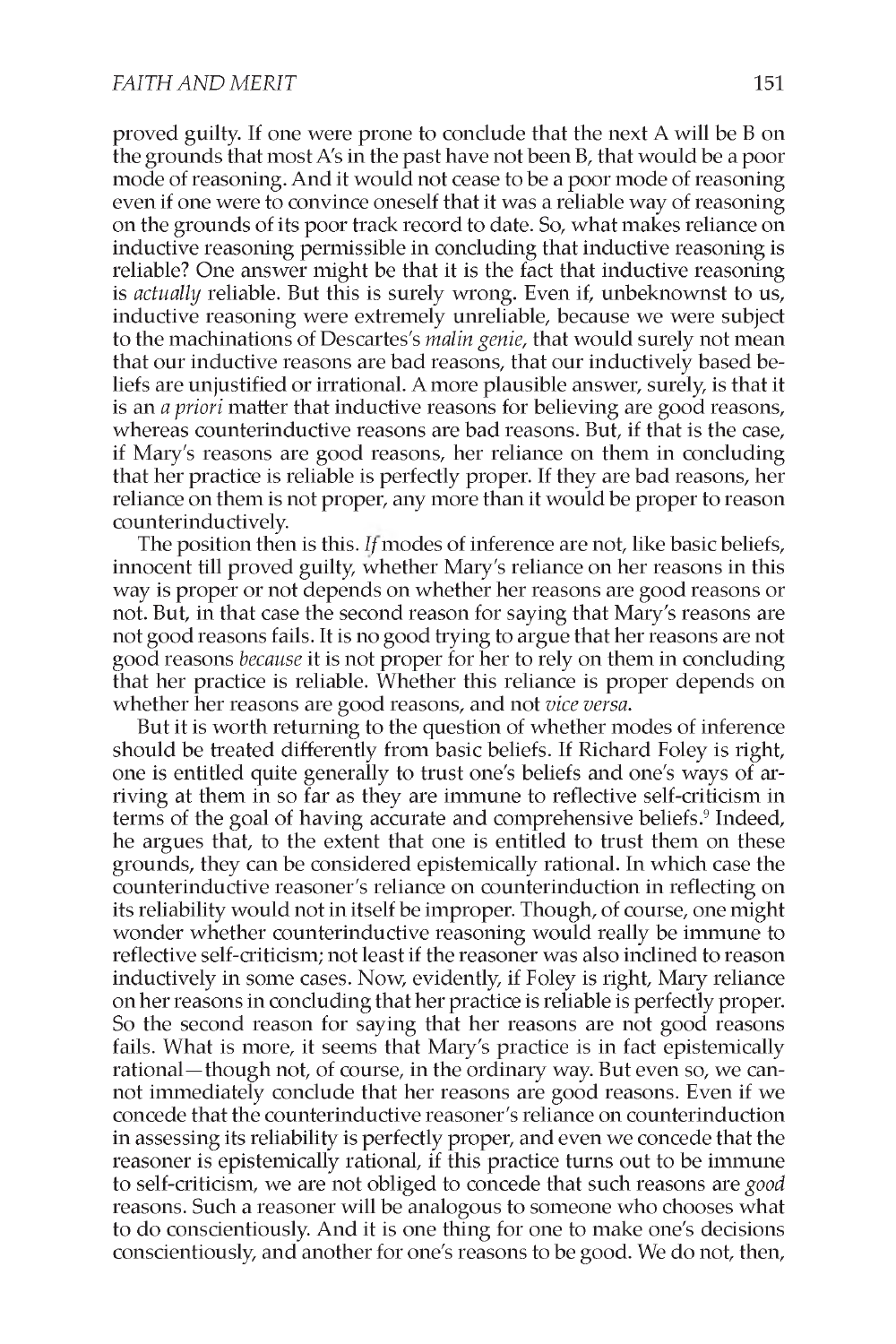need to decide whether Foley is right. Whether he is or not, we still we still need to ask whether Mary's reasons are in fact good reasons.

So, *are* Mary's reasons good reasons? Are Mary's beliefs meritorious? No doubt opinions will differ. If one thinks her reasons are not in themselves good reasons for believing what she does, and that it is not a good thing for any other reason that she should believe what she does on the basis of such reasons, one will, of course, think that they are not. If one thinks that they are not in themselves good reasons for believing what she does, but that it is, nonetheless, good that she should believe what she does on the basis of such reasons because, given the way the world is, such beliefs are, as a matter of fact, reliable, or because it makes her happy, or because it makes her a better person, or for some such reason, then, although one might think that there is a good reason for her to believe what she does, one would not think that her beliefs were *meritorious,* because one would not think that what made it good that she believed what she did constituted *her* reasons for believing what she did. Just as one would not think a person's reasons for acting made the action meritorious unless they provided good reasons in themselves for the action. If, on the other hand, one thinks that the beliefs that constitute her reasons are correct, and that to believe what she does for the reasons she has is in itself good, then one will think her reasons are in themselves good reasons; that her beliefs, in so far as they are based on such reasons, have fulfilled the primary condition for being meritorious. That is what I am inclined to think. Of course, that does not mean that I would think these beliefs of Mary's were true. It may be that I would turn out to possess evidence to the contrary which she does not possess; but it may also be that the thought that it would be good if p does not weigh with *me*, does not lead me to believe what I would otherwise not believe. To the extent that I think that such a thought can in itself provide a good reason for believing that p, I ought, no doubt, to regret the fact that such thoughts do not weigh with me, if indeed they do not. But it is possible to admire this sort of optimism in others without being an optimist oneself.

I am inclined, then, to believe that Mary's reasons are good reasons in themselves. I do not, of course, pretend to have shown that this is true. But then one can hardly be expected to prove that something is good in itself. What I have tried to do is to counter reasons for thinking that to believe something on the grounds that it would be good if it were so simply *cannot* be to believe it for a good reason.

If Mary's reasons are good reasons in themselves, then her belief that God exists fulfils the primary condition for being meritorious. And if we add that the question of whether God exists is an important question, that Mary has thought carefully about it, and, what is more, that her belief is based not only on good reasoning, but on a proper appreciation of the good, then surely that is now enough to make her belief meritorious. Furthermore, even if her belief might be regarded as epistemically rational, it is evidently not epistemically rational in the ordinary way. So she believes that God exists as a matter of faith. And evidently what goes for Mary may be true of John too. Let us suppose so. Then John's faith is meritorious.<sup>10</sup>